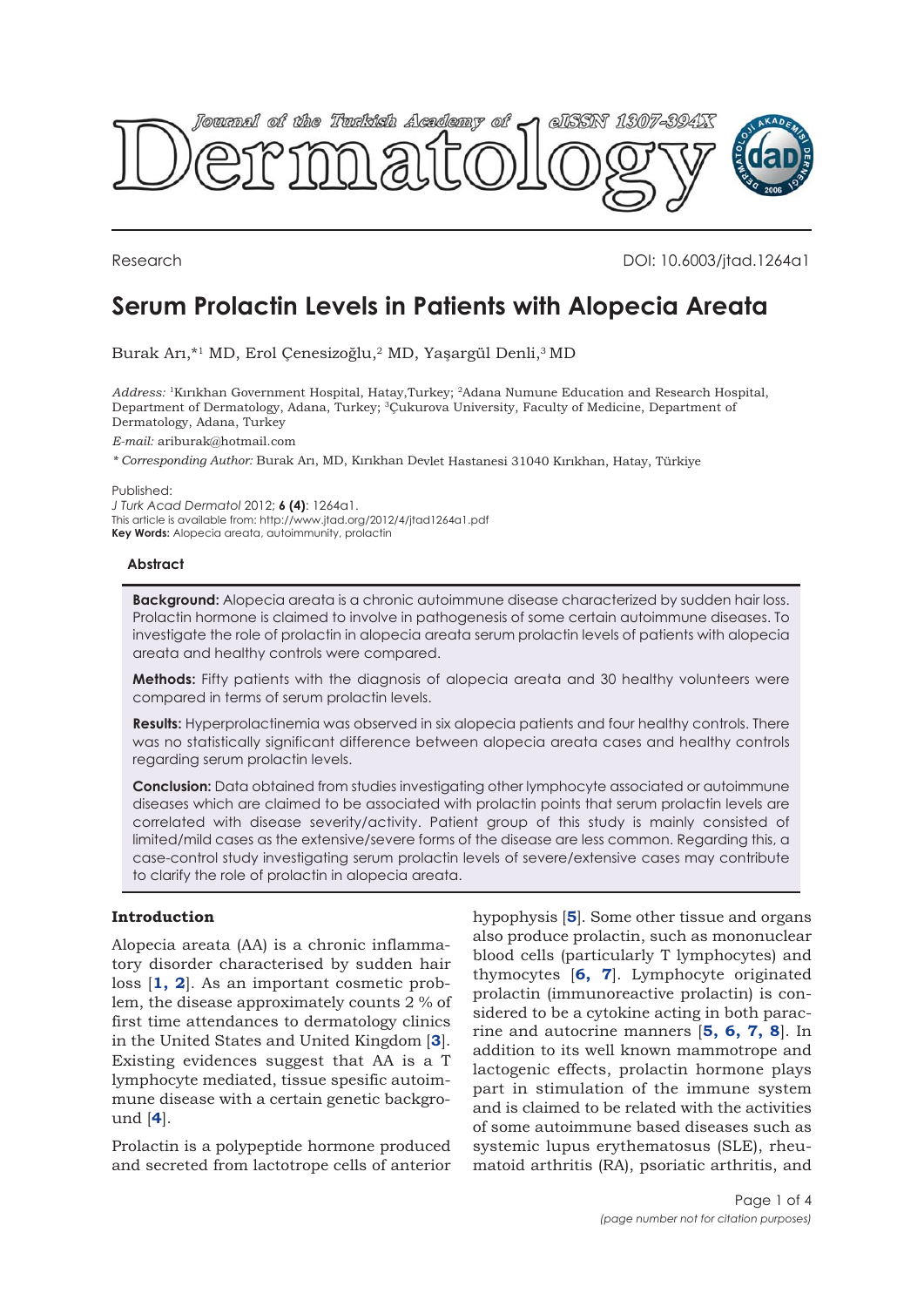psoriasis [**[5](#page-3-0)**]. In literature, there are case-conrol studies reporting higher serum prolactin levels in patients with autoimmune or lymphocyte associated diseases such as SLE, RA, psoriasis, and multiple myeloma [**[9, 10, 11, 12, 13](#page-3-0)**].

A literature survey shows that studies assessing the role of prolactin in AA are lacking. Therefore, this study is designed to compare serum prolactin levels of patients with AA and healthy control subjects.

## **Materials and Methods**

#### *Participants*

Fifty patients over 18 years of age with the clinical diagnosis of AA (including all clinical variants) who haven't received any medication for the treatment of AA (including topical treatments, intralesional corticosteroid injection, systemic use of corticosteroids, phototherapy, and any other immunosupressive therapies) within a period of four weeks were included consecutively. Diagnosis of prolactinoma, thyroid disorders, renal and hepatic insufficiency were defined as exclusion criteria. For female participants, existing pregnancy and history of abortion within a period of six months were also surveyed for exclusion. 30 healthy volunteers over 18 years of age were recruited in order to form an age-sex matched control group.

#### *Methods*

The study was approved by the institutional ethical committee. Written informed consent was obtained from all subjects. Demographic data, medical history and physical examination findings of the participants were recorded. Disease severity was recorded as severity of alopecia tool (SALT) score defined by *Olsen* et al. [**[14](#page-3-0)**]. Pattern and extent of alopecia was also recorded.

Participants were invited between 08:00 a.m. and 09:00 a.m. in regard to the circadian variation of prolactin secretion. Participants had rested for 30 minutes after a cannula was introduced into the antecubital vein. After the rest, venous blood samples were drawn; serum levels of prolactin, TSH, fT3, fT4, AST, ALT, urea, creatinine, and (for female participants) β-hCG were measured. The

electrochemiluminescence immunoassay "ECLIA" is used on Modular Analytics E170 (Roche, USA) for measuring serum levels of prolactin; reference range for prolactin was 86-324 mIU/L for males and 102-496 mIU/L for females.

## *Statistical Analysis*

SPSS 16.0 programme was used for statistical analyses. The statistical significances of the results were carried out by Chi-square test and independent samples t-test. P values <0.05 were regarded as statistically significant.

## **Results**

Alopecia patients and healthy volunteers didn't statistically differ in terms of gender and age. **Table 1** shows the demographic profiles of patient and healthy control groups.

Fourty nine patients (98 %) presented as patchy alopecia areata and one presented as ophiasic pattern alopecia areata; there were no alopecia totalis or alopecia universalis cases in the patient group. Mean SALT score of the alopecia group was 6,64±12,83.

Hyperprolactinemia was present in six alopecia patients (four males, two females) and four control subjects (one male, three females). Serum prolactin levels of the groups didn't show statistically significant difference (**[Table 2](#page-2-0)**). In regard to higher physiologic serum levels of prolactin in females, a gender based subgroup analyse was carried out and no statistically significant differences were observed between subgroups (**[Table 3](#page-2-0)**).

### **Discussion**

SLE has the most powerful evidences which point a possible relationship between autoimmune diseases and prolactin.

The prevalence of hyperprolactinemia in patients with SLE ranges from 12-35 %. *Kaercher Kramer* et al. reported higher serum

**Table 1.** Demographic Characteristics of Alopecia Areata Group and Control Subjects

|             | Alopecia Group |       | <b>Control Group</b> |      |       |
|-------------|----------------|-------|----------------------|------|-------|
|             | $\mathbf n$    | $\%$  | $\mathbf n$          | $\%$ | p     |
| Female      | 33             | 66    | 17                   | 56,7 | 0.477 |
| <b>Male</b> | 17             | 34    | 13                   | 43,3 |       |
|             | Mean           | sd    | Mean                 | sd   |       |
| Age (years) | 33,1           | 12,78 | 31,2                 | 7.44 | 0,403 |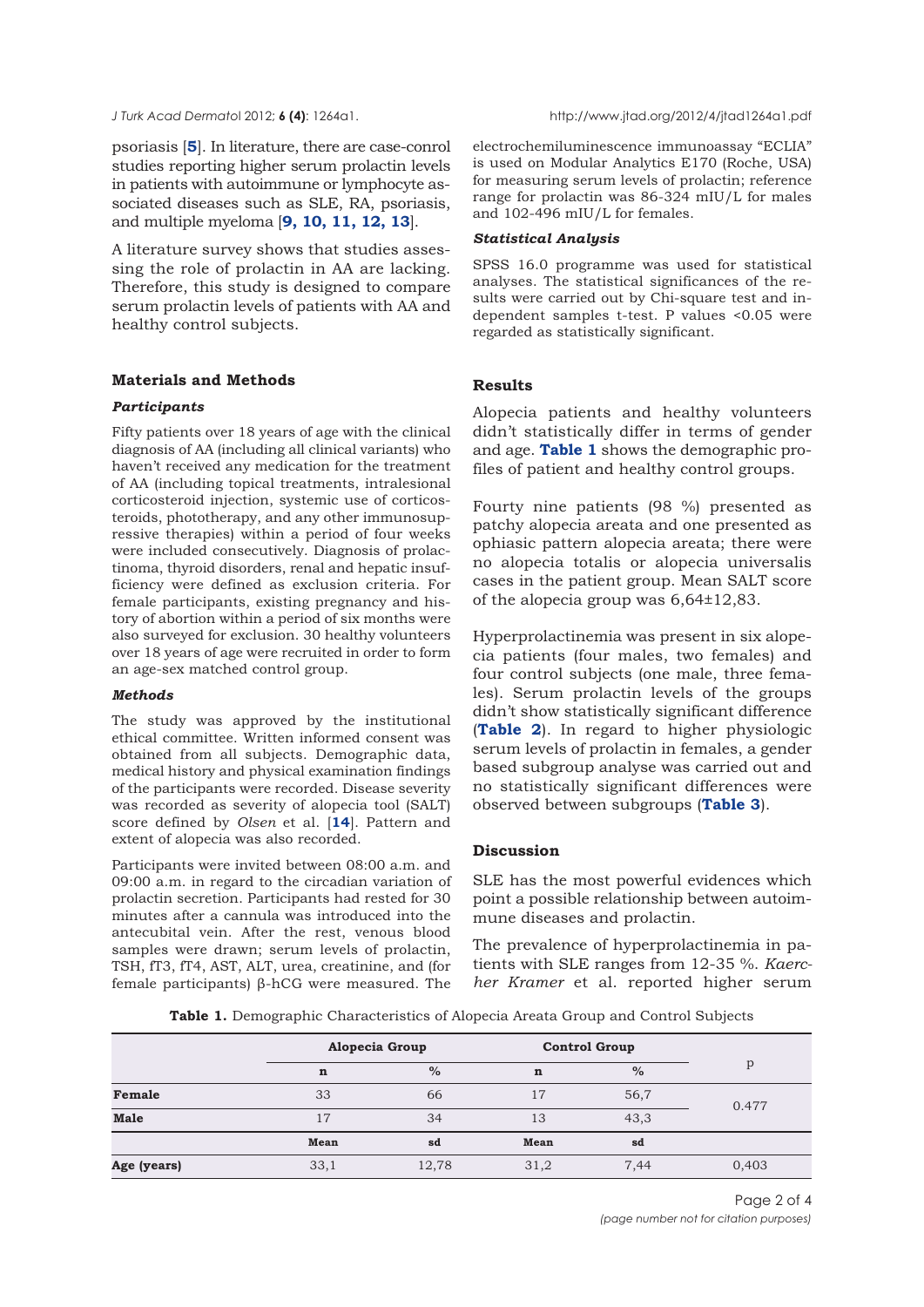<span id="page-2-0"></span>

**Table 2.** Serum Prolactin Levels of Alopecia Areata Group and Control Subjects

|                  | Alopecia<br>group | Control<br>group | P     |
|------------------|-------------------|------------------|-------|
| Prolactin, mIU/L | $276.35\pm$       | 248,42±          | 0.909 |
| $(mean \pm sd)$  | 196,65            | 116,23           |       |

**Table 3.** Serum Prolactin Levels of Gender Based Subgroups of Subjects

|                     |        | Alopecia Control<br>group        | group | Р     |
|---------------------|--------|----------------------------------|-------|-------|
| Prolactin,<br>mIU/L | Male   | 234,62± 198,81±<br>158,77 73,96  |       | 0.728 |
| $(mean \pm sd)$     | Female | 357,34± 313,29±<br>239,69 131,56 |       | 0.999 |

prolactin levels of 26 patients with SLE in comparison to 28 healthy controls and 48 patiens with other certain autoimmune diseases (p=0,006) [**[9](#page-3-0)**]. Higher prolactin levels in SLE correlates with clinical disease activity and auto antibody titers. Conventional immunosuppressive therapy both reduces prolactin levels and suppresses disease activity [**[5](#page-3-0)**]. Peripheric blood mononuclear cells, mainly B lymphocytes, from patients with active SLE have increased production rates of a prolactin isoform which has a different molecular weight. These data suggest that active SLE lymphocytes may be the source of hyperprolactinemia observed in patients with SLE and lymphocytes may alter serum prolactin levels by producing immunoreactive prolactin [**[8,](#page-3-0) [15](#page-3-0)**].

Bromocriptine is an ergot alkaloid that inhibits pituitary prolactin synthesis and release. It also suppresses immune responses mediated by T and B lymphocytes directly through dopamine receptors but the immunosuppressive activity of bromocriptine is claimed to be mainly associated with suppression of serum prolactin levels. Although its effect on immunoreactive prolactin synthesis and release remains to be elucidated, bromocriptine is considered to be a candidate for the treatment of SLE and some other autoimmune diseases [**[16, 17](#page-3-0)**].

Multiple myeloma is a monoclonal malignancy of B lymphocytes. *Gadó* et al. reported higher serum prolactin levels in both male and female patients with advanced multiple myeloma compared with healthy controls

(p<0,001 and p<0,01 respectively). Elevated prolactin levels are shown to be associated with disease progression and partial remission achieved by chemotherapy led to a decrease in serum prolactin levels [**[11](#page-3-0)**].

T lymphocytes infiltrating the synovium of patients with RA has shown to produce prolactin and elevated prolactin levels are found to be correlated with disease activity [**[5](#page-3-0)**]. *Seriolo* et al. reported higher serum prolactin levels of 29 male patients with RA compared with 30 male patients with mild osteoarthritis (p=0,001). There was no association between serum prolactin levels of patients with RA and clinical disease activity, but a positive correlation with erythrocyte sedimentation rate, CRP, and rheumatoid factor was reported [**[12](#page-3-0)**]. Similarly, *Ram* et al. reported higher serum prolactin levels of 60 female patients with RA compared with 31 female patients with osteoarthritis (p<0,05) [**[13](#page-3-0)**].

*Khandpur* and *Reddy* reported a female patient with pemphigus vulgaris and idiopathic hyperprolactinemia. Re-epithelialization of pre-existing skin lesions and dramatic regression of new blister formation was achieved with bromocriptine monotherapy. Although no statistical comparison was reported, circulating auto-antibody levels were stated as in correlation with serum prolactin levels. The clinical signs were exacerbated and serum prolactin and auto-antibody levels were elevated after bromocriptine therapy was stopped. These data supports a causal relationship between pemphigus vulgaris and hyperprolactinemia [**[18](#page-3-0)**].

*Sánchez Regaňa* and *Umbert Millet* reported three female patients with psoriasis vulgaris and prolactinoma. Psorasis severity was found to be related with elevated serum prolactin levels and treatment with bromocriptine led to improvement in psoriasis area and severity index [**[19](#page-3-0)**]. *Giasuddin* et al. reported higher serum prolactin levels of 12 patients with psoriasis vulgaris compared to nine patients with atopic dermatitis and 20 healthy control subjects (p=0,0008). Prolactin has both direct effect on keratinocyte proliferation and modulates T lymphocyte functions, thus may have a role in the pathogenesis of psoriasis [**[10](#page-3-0)**].

All these data supporting a possible relation between prolactin and certain autoimmune or